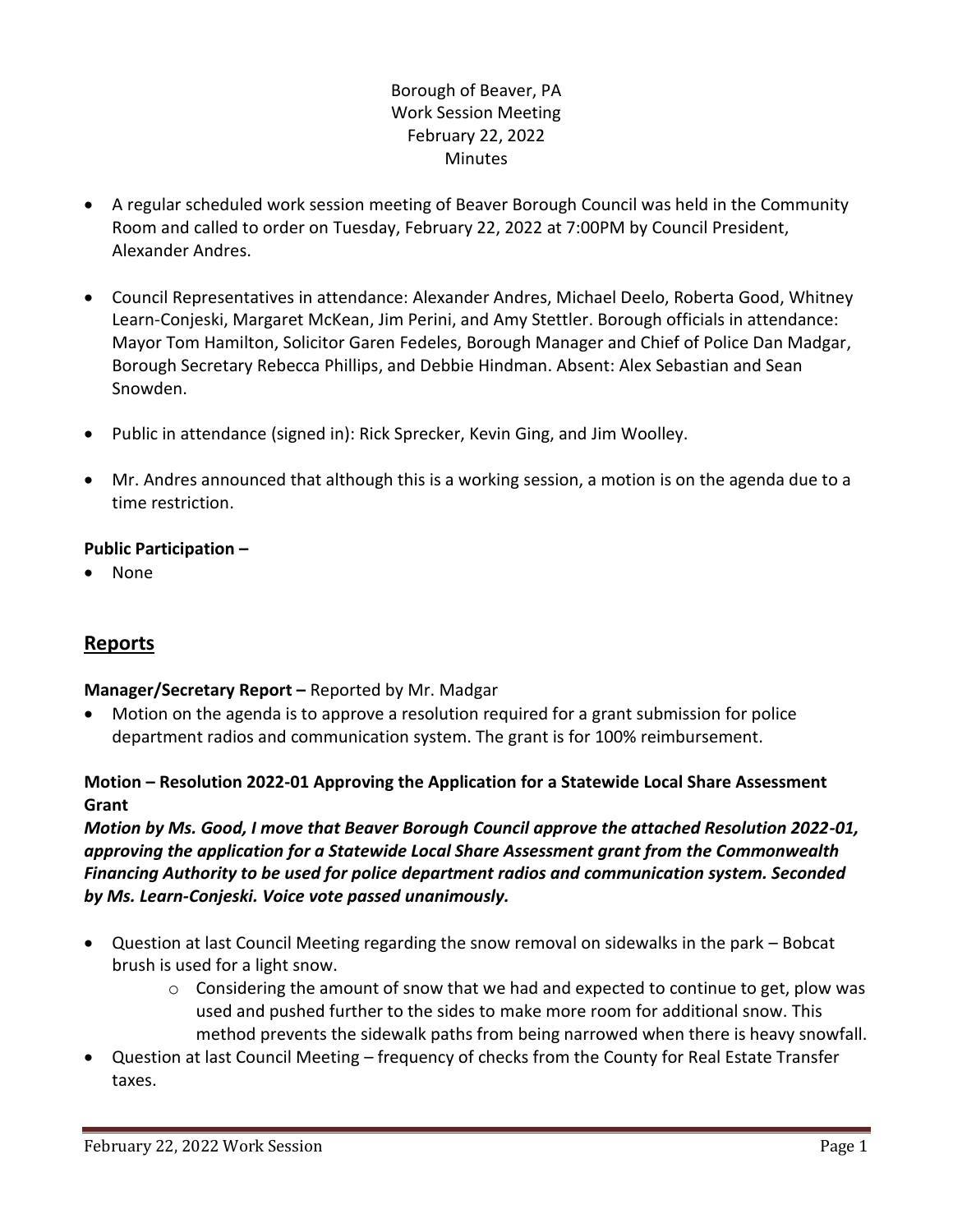- $\circ$  The Borough receives these checks monthly although January's was abnormally high due to a high-priced sale in town of a large property.
- Borough will be distributing recycling bins to residents in the Community Room on the following days:
	- $\circ$  Saturday, February 26<sup>th</sup> from 9am 12pm
	- $\circ$  Friday, March 4<sup>th</sup> from 11am 1pm
	- $\circ$  Monday, March 14<sup>th</sup> from 6pm 7pm
- Reminder that night-time parking/street maintenance enforcement will resume March  $1^{st}$ .
- Light poles for Clark Park have been received, they will be installed after concrete pads are poured.
- Met with fencing company last week to review fence that will be installed at the new recycling area once the weather breaks. This will be expected to take 2-3 weeks to install.
- Borough Engineer Dan Martone has specs and survey done for the pool demo. He will review at the next meeting before advertising the project for bid.
- Upcoming motions at the March Council Meeting:
	- o Invoice for leaf vac in the amount of \$85,976.00. This is part of the awarded Recycling Grant and the Borough will be reimbursed 90%.
	- o Invoice for upfitting of new police vehicles in the amount of \$30,290.00.
- Recognized projects being completed by Brighton Township to get their public buildings compliant to various regulations. Council needs to consider this as a future discussion for the Borough's building.

**Mayor Hamilton** – No report

**Police Chief Madgar** – No report

**Fire Department – No report** 

**Emergency Management Coordinator - No report** 

**Engineer –** No report

**President –** Reported by Mr. Andres

• Annual PA State Association of Boroughs conference invitation was sent to all Councilmembers. Encouraged members to attend.

# **Council Committee Reports**

**Shaw Park/Pool –** Reported by Mr. Andres

- Meeting was held on February 22<sup>nd</sup> prior to the Council Meeting.
- Ms. McKean Pool Committee has a three-year fundraising plan to focus on renovating not only the pool but Shaw Park as a whole.
	- $\circ$  Their fundraising plan is to reach out to specific individuals and companies to commit to donating \$10,000 or more over the three years. Their goal is to raise \$4.8 million dollars in the three years.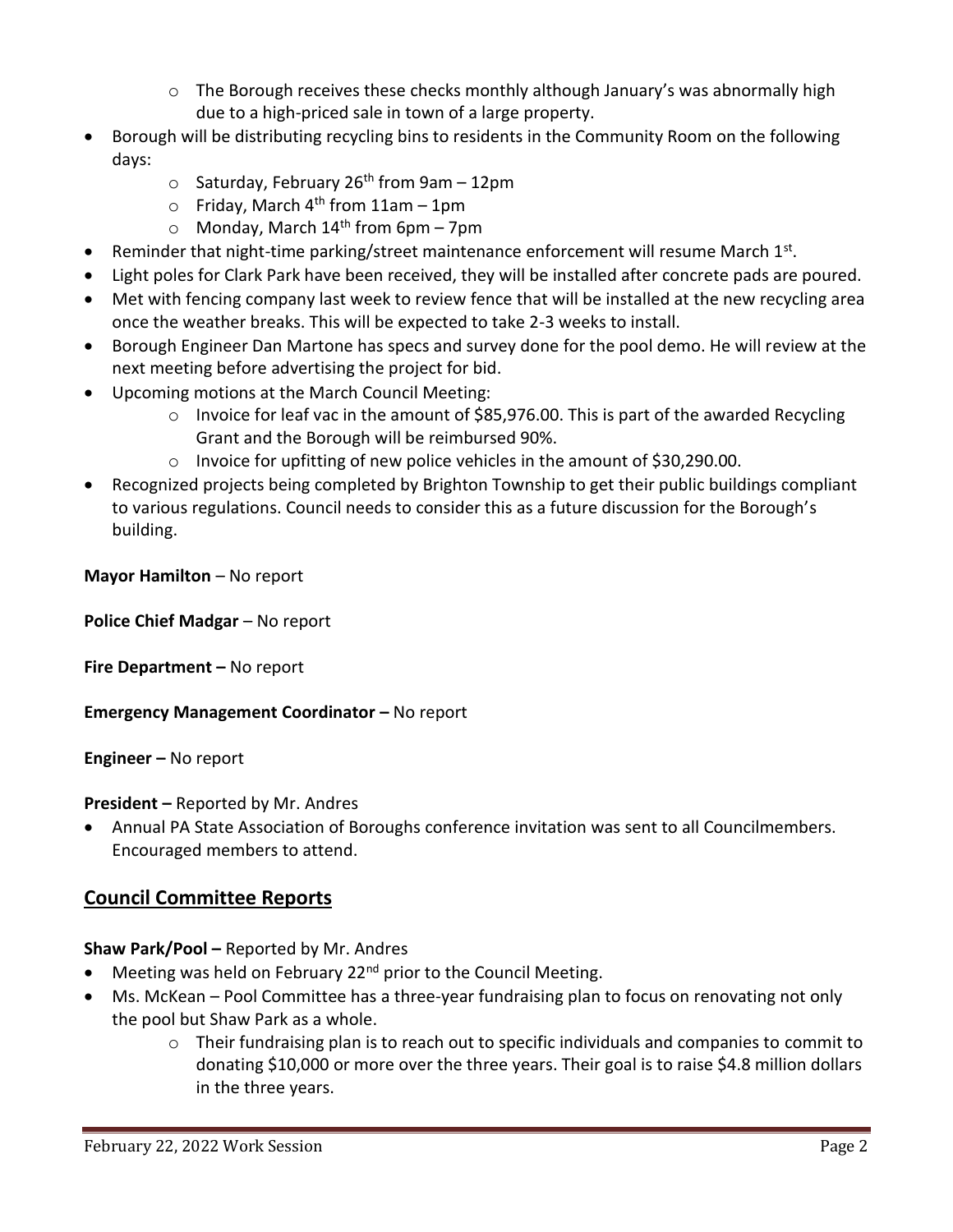- $\circ$  Pool Committee would like to attend the March Work Session to update Council on these items. If Council approves their plan, they are looking to launch in May.
- $\circ$  Committee is focused on Pool Design #2. Ms. McKean wants Council to look into how much it would cost the Borough to maintain this pool design.
- $\circ$  Ms. McKean suggested creating a Recreation Board to look over the maintenance costs, such as fundraising events, so these costs aren't completely funded by the Borough.
- o Ms. McKean requested a meeting with the Borough Manager, Recreation Committee and Christie Ringer to review maintenance costs of a pool.
- $\circ$  Mr. Madgar The previous pool cost the Borough approximately \$25,000 per year. It should not be expected to make a profit or break even with a new pool.
- o Ms. Stettler Recommended a cost/benefit analysis be completed.

# **Public Safety / Code Enforcement** – No report

#### **Finance –**

• Borough's historical tax rates included in the Council Packet

## **Highways –** Reported by Mr. Deelo

• Reviewed planned updates for 2022 from Columbia Gas

## **General Government –**

- Reviewed updates from the Planning Commission regarding a potential overlay district. This potential overlay district is still being worked on by the Planning Commission and nothing has been officially presented to Council.
- Recreational Vehicle On-Street Parking
	- o Ms. Learn-Conjeski Suggested that the term "alley" included in the drafted ordinance be specified as "public alley".
	- o General discussion reviewing the drafted amended ordinance.
		- Restrict parking of vehicles classified as a Class 4 through a Class 8 as defined by the Federal Highway Administration, except for the purpose of loading or unloading.
		- Prohibit storage trailer/containers, etc. from parking or being placed on any public street or alley.
		- Boat, campers, recreational vehicles, or similar vehicles are permitted to park on public streets or alleys for no longer than 48 consecutive hours.
		- Violation fine increased to \$50 per day.
	- o A motion will be presented at the March Work Session to authorize the Solicitor to advertise the drafted ordinance.
- Planning Commission Projects/Prioritization
	- o Ms. Stettler asked for clarification on how projects are prioritized when given to the Planning Commission or financed by the Borough.
	- o General Discussion of current projects, including Clark Park and Quay Park, and the Comprehensive Plan.